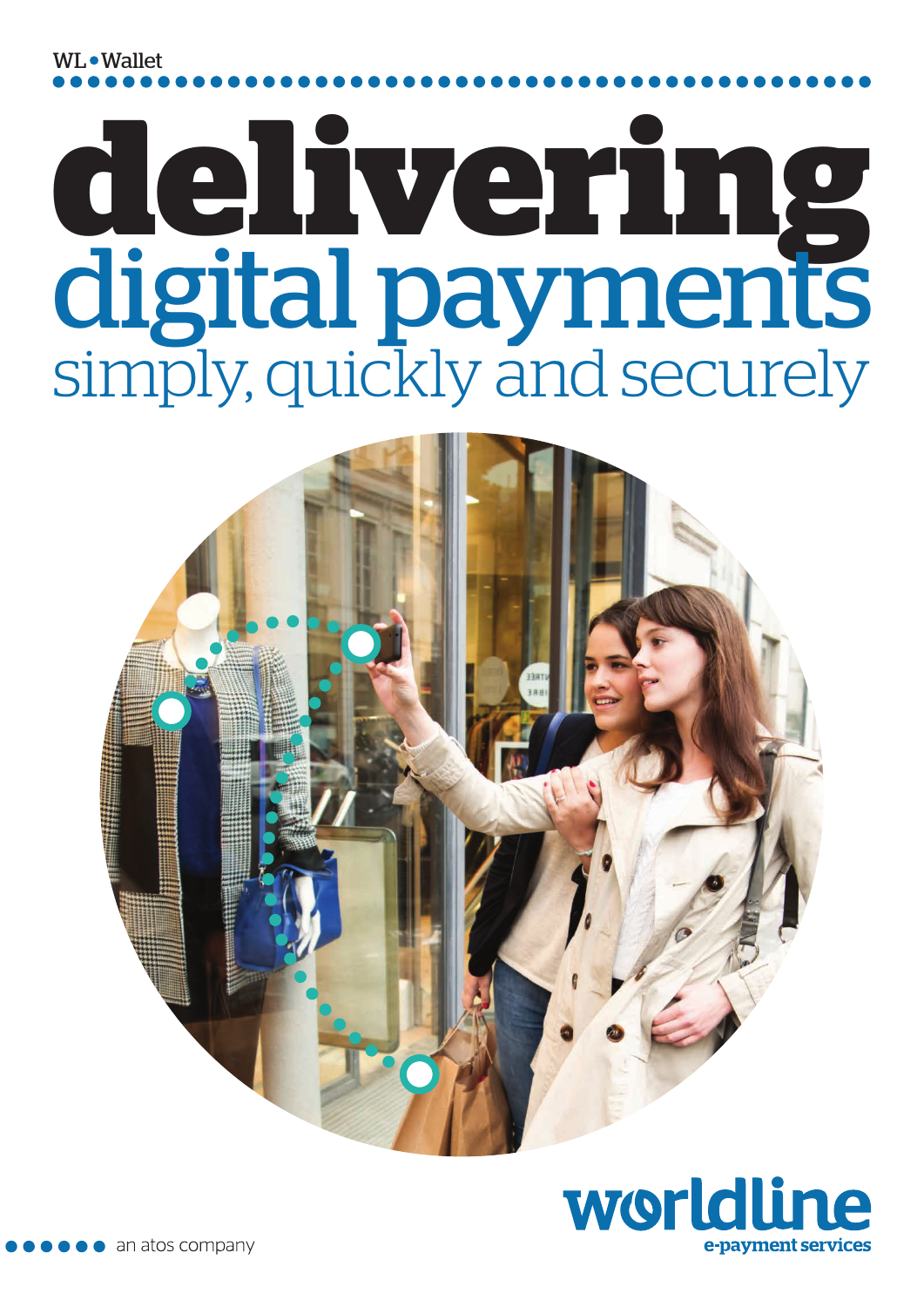# **Smart, smooth, secure**

Today's connected consumers want to order and pay for goods and services when and where it suits them. They expect smartphone convenience for travel, hotels, events, meals, drinks, and everyday shopping items, to ease and speed their busy lives.

WL Wallet gives them what they want: an all-in-one digital toolkit for online, in store and face-toface and contactless payments, using their connected devices (PC, smartphone, tablet) with total privacy and convenience.

Mobile payments is a burgeoning marketplace for merchants and banks. WL Wallet is the only wallet you need to reach out to connected consumers, because it provides a complete end-to-end, secure and proven payment solution:

#### Face-to-face payment wallets

Use near-field communication, Bluetooth and other technologies to transmit authorization information from the customer's smartphone to a POS terminal

#### Cloud based wallets

Store customer card data on servers in the cloud, making it easy to pay for services

#### Online banking enabled payments

Debit or transfer from bank accounts, for e-commerce, m-commerce, and e-SEPA.

You can build your digital business on WL Wallet:

- Integrate with your existing payment infrastructure
- Protect customers with highest levels of security for personal data (PCI-DSS compliant and secured solution)
- Incorporate value added services of your own, such as loyalty programmes and couponing
- Meet key global security and compliance standards
- Implement and budget on a pay-as-you-go basis as your business demands
- Rely on Worldline's own proven, market neutral business technology
- Increase security in choosing Europe's no.1 payment process business.
- The WL Wallet platform is compliant with MasterPass specifications for partner-hosted wallet

#### Payments on the move

#### Imagine this…

WL Wallet represents a whole new experience for connected consumers. It's free, quick, and easy to use, and critically, personal data is secure and safe from online fraud because WL Wallet uses highest industry standards of identity and data authentication.

## It also adds immense potential value to purchases.

#### Quick and easy customer enrolment through wallet identity sharing



A quicker check-out process



Potential savings through use of coupons and offers



Tracking of past spending





Choice of payment methods



Access to new services



Rewards Choice of Access to Multi-channel payment for a cross-channel experience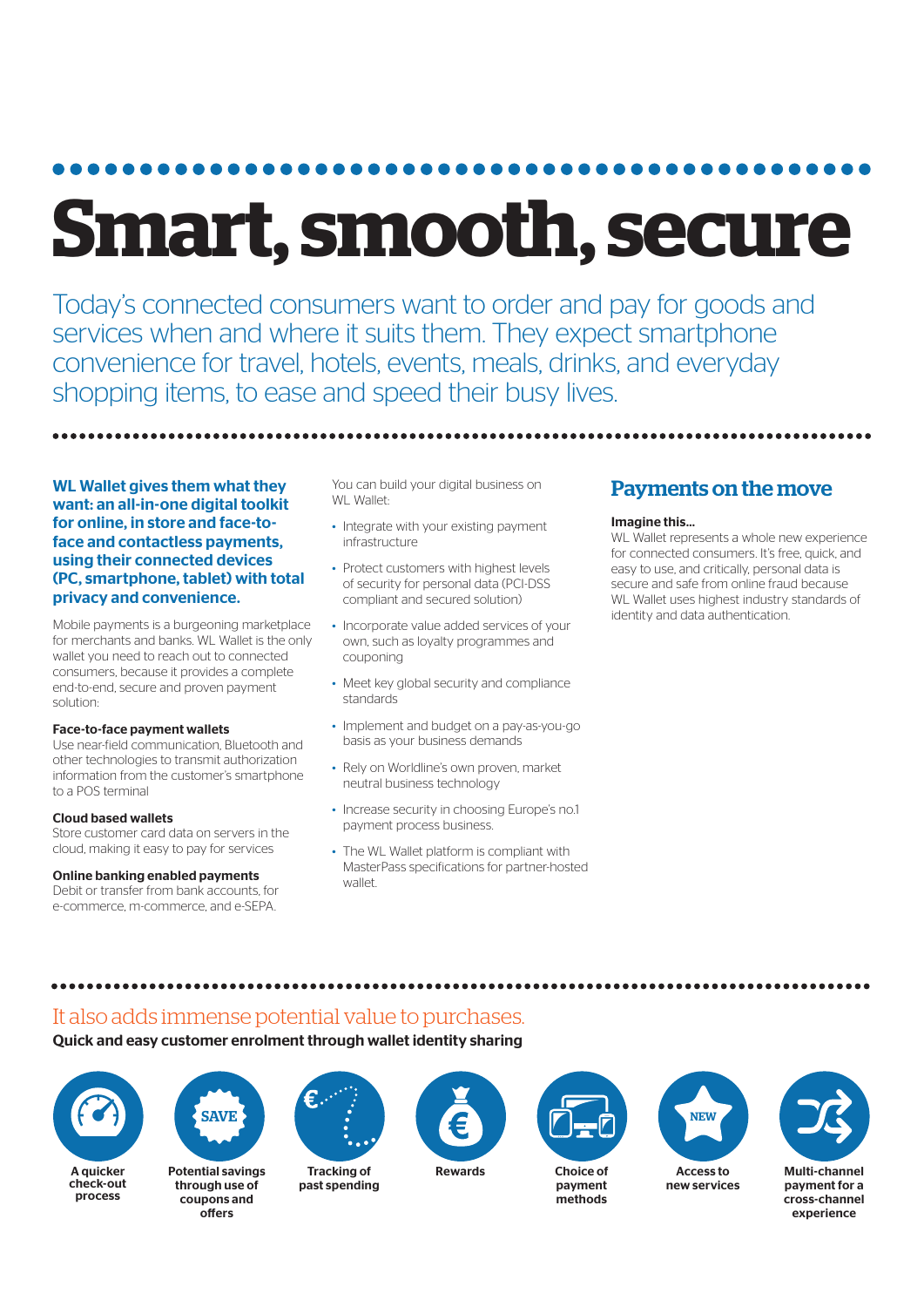**"We expect global mobile transaction volume and value to average 35 percent annual growth between 2012 and 2017, and we are forecasting a market worth \$721 billion with more than 450 million users by 2017."**

**Sandy Shen**, Research Director at Gartner

## Making your wallet vision a reality

WL Wallet is created by Worldline, Europe's leader in business payments, leveraging more than 40 years' experience of working with customers all over the world, and the capabilities of 7,300+ people in 17 countries.

Worldline is unique in the payment value chain, delivering an unmatched combination of payment services, merchant services, and engagement systems drawn from our own technologies. We provide cutting edge innovation, but always rooted in the real world.

In the fast developing mobility and e-transactional services space, we enable strategic business transformations for our merchant and banking customers, with payment as the single point of truth.

WL Wallet provides proven, scalable, secure, and market neutral business technology to help you achieve that transformation, and create value for your distinctive business.

We know how important flexible purchasing is for many of our customers. Pay-as-you- go purchasing models for WL Wallet help you budget for your growing mobility business. With total confidence in our solution, we can discuss shared risk with you, and broker arrangements with other partners.

**Combination of Worldline's 3 key expertises: web/mobile, merchant services, payment and security.**

### What you can achieve with WL Wallet

- **• Increased transaction volumes**
- **New business**
- **Cost-effective delivery**
- **Better customer intelligence**
- **• Improved loyalty**
- **Faster and more accurate reporting**
- **Excellent fraud security**
- **New partnership opportunities.**

# One unique central platform providing services in any payment context